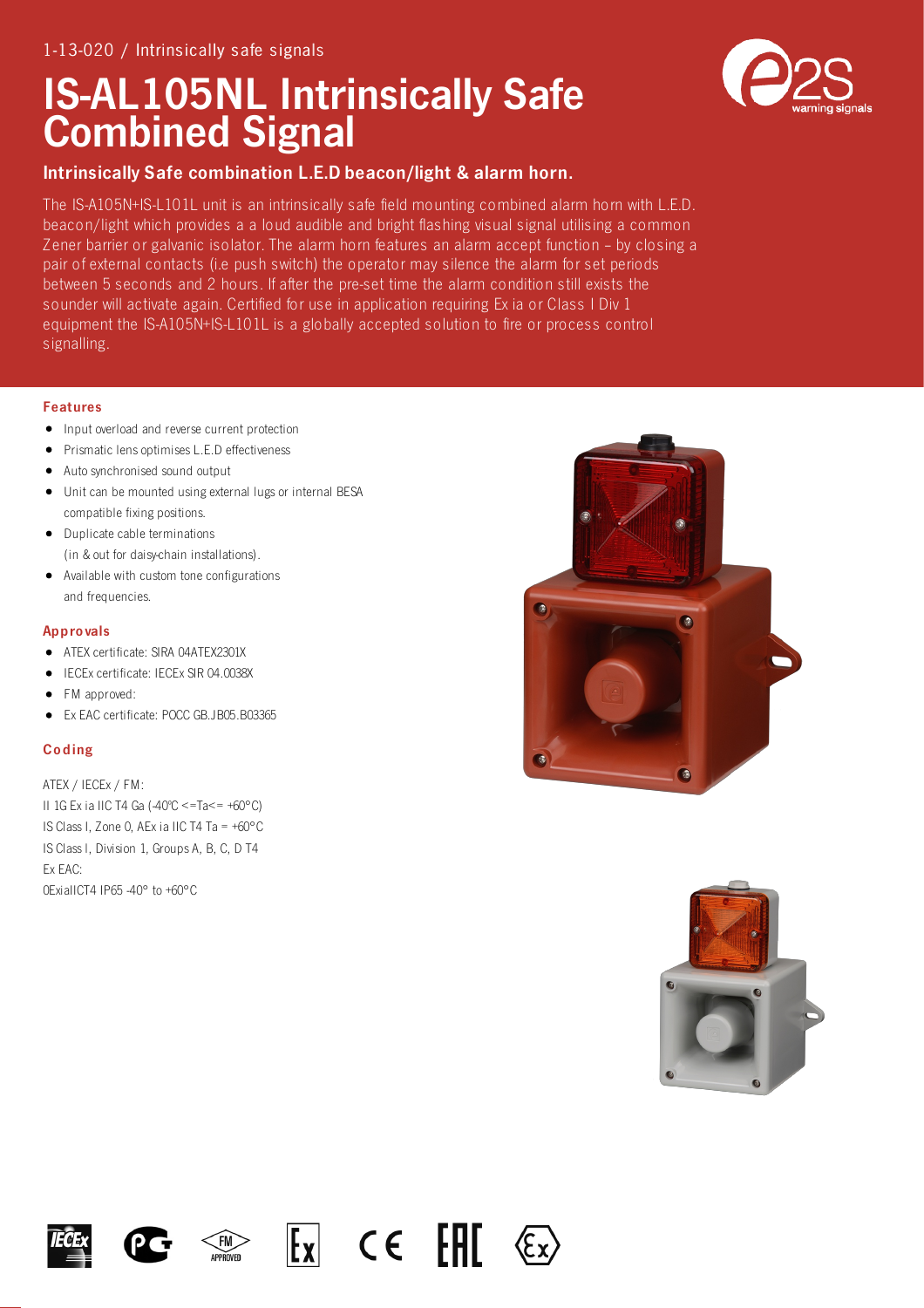

# **Specification**

## Part Co des IS-AL105NL-[x]/[y]

| Sounder/horn:            |                                                                                                         | ISAL105NL-[x]/[y]                                                                  |                                |  |
|--------------------------|---------------------------------------------------------------------------------------------------------|------------------------------------------------------------------------------------|--------------------------------|--|
| Nominal output:          | 105dB(A) @ 1m +/-3dB - Tone 2* [96dB(A) @<br>$10ft/3m$ ]                                                | [x]: Enclosure<br>colour:                                                          | Red RAL3000<br>Grey RAL7038    |  |
| No. of tones:            | 49 (UKOOA/PFEER compliant)                                                                              | [y]: Lens/LED                                                                      | A: Amber                       |  |
| No. of stages:           | 3                                                                                                       | colour:                                                                            | B: Blue                        |  |
| Volume control:          | Max. 105dB(A);<br>Min. 96dB(A) - Tone 2                                                                 |                                                                                    | G: Green<br>R: Red<br>W: White |  |
| Effective range:         | 60m/197ft @ 1KHz                                                                                        | Note: Note: Blue, Green & White LED versions utilise a Clear lens                  |                                |  |
| Beacon/light:            |                                                                                                         | May be powered from any certified Zener barrier or, galvanic isolator whose output |                                |  |
| Light source:            | Array of 6 high intensity L.E.D's                                                                       | parameters do not exceed:<br>Uo: 28VDC lo: 93mA Po: 1.2W                           |                                |  |
| L.E.D. colours:          | Red, Amber, Blue, Green & White<br>Note: Blue, Green & White LED versions utilise a<br>Clear lens       |                                                                                    |                                |  |
|                          | Standalone mode: 2Hz (2 double flashes per second)                                                      |                                                                                    |                                |  |
| cd:                      | Effective intensity 48cd* – measured ref. to I.E.S.                                                     |                                                                                    |                                |  |
| Flash rate:              | On: 1 Hz (1 double flash per second<br>Silenced: 2 Hz (2 double flashes per second -<br>alarm accepted) |                                                                                    |                                |  |
| General:                 |                                                                                                         |                                                                                    |                                |  |
| Voltage:                 | 16-28vdc via Zener barrier or galvanic isolator                                                         |                                                                                    |                                |  |
| Current:                 | 25mA typical when powered from 24v<br>supply via 28v 300 Ohm Zener barrier                              |                                                                                    |                                |  |
| Ingress protection: IP66 |                                                                                                         |                                                                                    |                                |  |
| Rating:                  | Continuous                                                                                              |                                                                                    |                                |  |
| Enclosure<br>material:   | UL94VO & 5VA FR ABS                                                                                     |                                                                                    |                                |  |
|                          | Enclosure colour: RAL3000 Red, Grey RAL7038                                                             |                                                                                    |                                |  |
| Fixings:                 | Stainless Steel                                                                                         |                                                                                    |                                |  |
| Cable entries:           | 2 x M20 entries - stopping plugs included                                                               |                                                                                    |                                |  |
| Terminals:               | 0.5 to 2.5mm <sup>2</sup>                                                                               |                                                                                    |                                |  |
| Operating temp:          | $-40^{\circ}$ to +60°C [-40° to +140°F]                                                                 |                                                                                    |                                |  |
| Storage temp:            | -40° to +70°C [-40° to +158°F]                                                                          |                                                                                    |                                |  |
|                          | Relative humidity: 90% at 20°C [68°F]                                                                   |                                                                                    |                                |  |
| Weight:                  | $1.15$ kg/2.53lbs                                                                                       |                                                                                    |                                |  |
|                          | *SPL data +/-3dB(A). Measured at optimum voltage.                                                       |                                                                                    |                                |  |